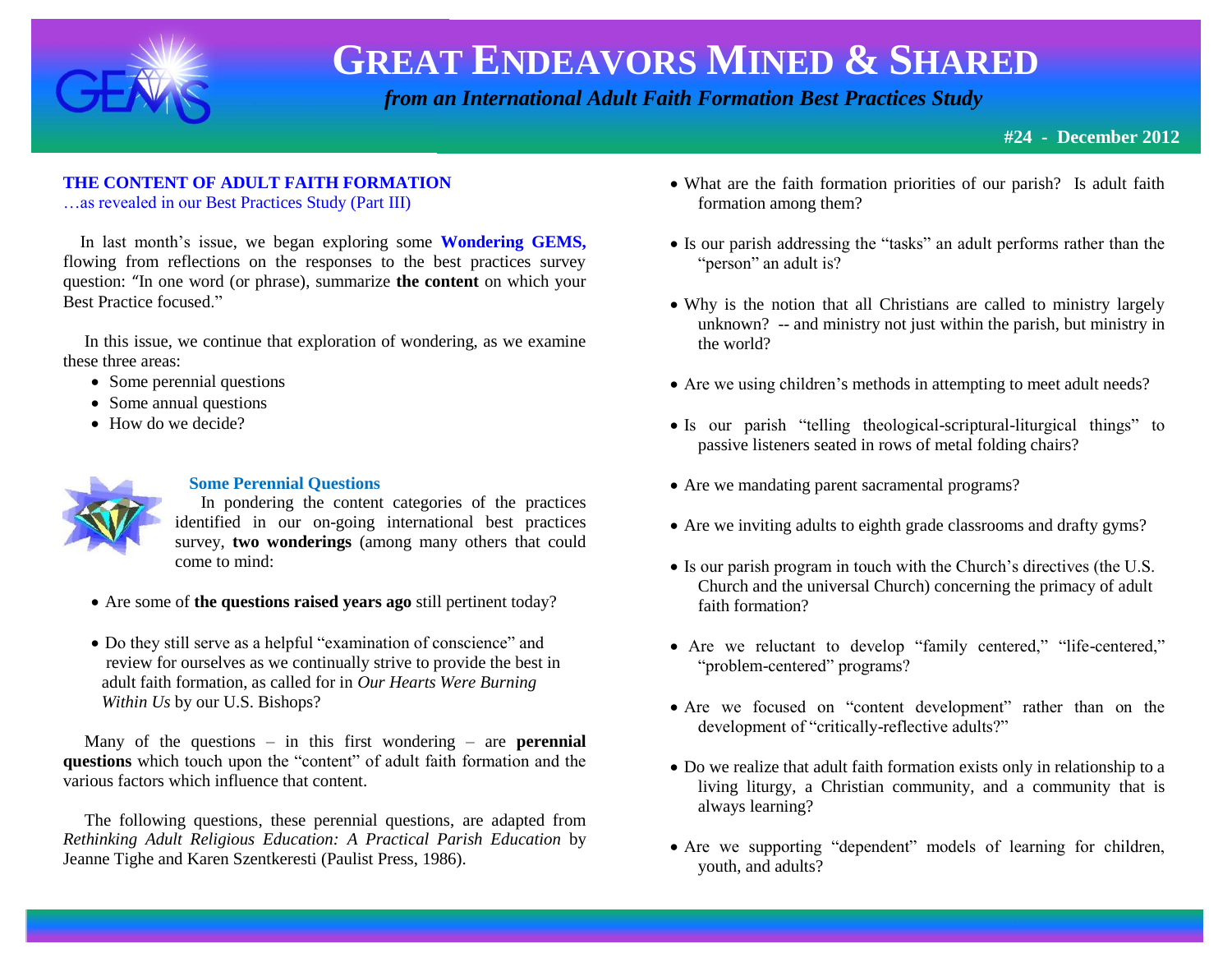- Do we realize that a parish budget is a theological statement?
- Are parish programs limited to Father's time schedule and expertise?

 Our second wondering, another way to look at the perennial questions, goes far beyond the topic of "content," yet is very related to the "content" that is planned within our programs. This wondering - again – goes to the core, exploring the goal and reason for adult faith formation (which we also explored in **[GEMS #22](http://www.janetschaeffler.com/Best-Practices.html)**).

 Tom Zanzig has helped us to understand this, challenging us to keep this uppermost in our planning and providing of adult faith formation. Tom reminds us that each adult is always on a journey of conversion and spiritual growth, one that is cyclic. The elements of this cyclic model include:

- **Hunger**: even though hungers change throughout our lifetime, adults are always searching for "the more"
- **Search**: we are always in a quest to satisfy the hunger; at times the pursuit might be life-giving, at other times it could be death-dealing
- **Awakenings**: we see, hear, understand things in new ways; these realizations and stirring are not only intellectual, but can come through all the ways of being human and spiritual
- **Response**: dependent on many factors (openness, readiness, abilities, etc.) responses will be mixed and varied

 Our very nature of who we are keeps impelling us; we never have it "all done." Each response moves us deeper into our hungers and the cycle continues.

 Thus, **one of our foundational perennial questions** will always be: does each and every adult faith formation opportunity, everything we do as a parish, help and support adults in this cyclic journey of conversion?

 To read more about this model of conversion, see Tom's website: [http://www.tomzanzig.com/Site/Handouts\\_files/Conversion%20Notes--](http://www.tomzanzig.com/Site/Handouts_files/Conversion%20Notes--Simple.pdf) [Simple.pdf.](http://www.tomzanzig.com/Site/Handouts_files/Conversion%20Notes--Simple.pdf)



#### **Some Annual Questions**

 The Perennial Questions (above) are questions which Adult Faith Formation Committees, Education Commissions and Parish Pastoral Councils continually ask

themselves, as they strive to meet the everyday life and faith needs of the adults in their parish.

 These questions provide the framework, the undergirding, which supports all that the parish does and lives in adult faith formation.

At the same time, in our pastoral planning for adult faith formation, there are annual questions, annual wonderings that always need to be at the forefront (in planning processes and content).

 Our perennial questions challenge us to be inclusive and integrated, to pastorally envision **three-five year strategic plans** for adult faith formation rather than just having "flashbulb" adult faith formation projects, e.g.:

- a four-week Scripture series here
- a three week series on prayer there, etc.

 Vision and goals allow us to have a comprehensive, cohesive plan. Where are we going? What will be the specific programs and processes that are planned to fit together rather than scattered programs and projects that are thought of and plopped in at the last moment.

 At the same time – and this might seem contradictory, but it's not. We need to be constantly aware of the annual questions.

 This is a fast-changing world. Adult faith formation planners need to be able to adapt, within their long-range plans, to changing conditions while not losing focus or vision. How do the changing conditions and needs coincide with the vision?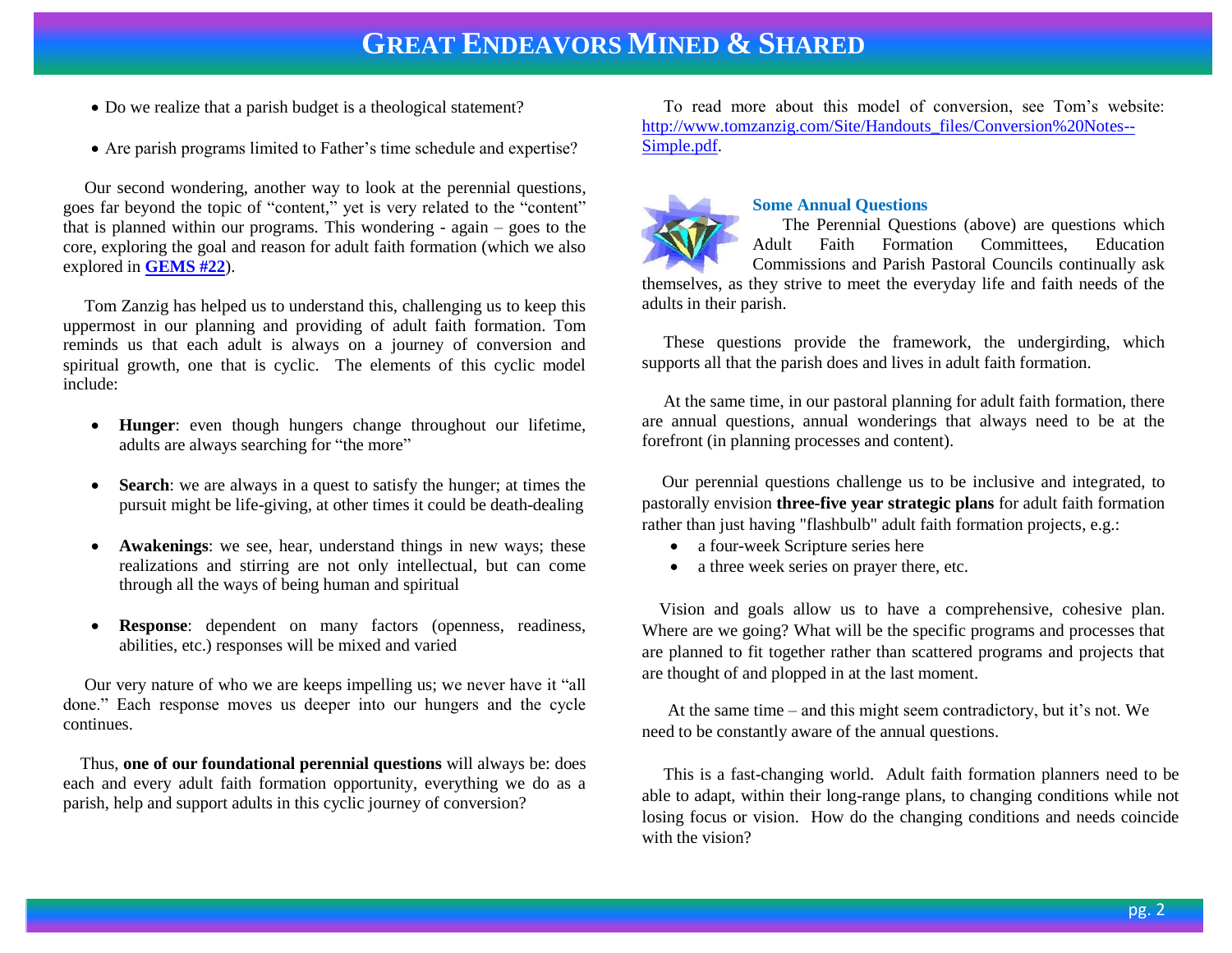"**Adaptive planning**," "tweaking" our integrated long-range plan is frequently a necessary step with today's fast-paced, ever-changing world, if we're going to be open and ready to meet the needs that arise and surprise us. Our long-range plan of five years – necessary as it is -- can't be set in stone…conditions change.

 Being awake to the "annual questions" challenges us to be aware of all that is happening around us, realizing that in the everyday, real-life happenings dwell the greatest moments of change, learning, and transformation.

> You will find stability at the moment you discover that God is everywhere, that you do not need to seek Him elsewhere, that He is here, and if you do not find Him here it is useless to go and search for Him elsewhere…. If you cannot find Him here you will not find Him anywhere else.

> > Esther de Waal in *Seeking God: The Way of St. Benedict*

 What do we do in these occurrences (and many other everyday events) to engage all parishioners in learning, in conversation, in prayer, in formation:

- **Anniversaries and commemorations** within the parish, our church, our country and/or the world?
	- $\circ$  e.g.: the 50<sup>th</sup> anniversary of Vatican II; the International Day of Peace (September  $21<sup>st</sup>$ )
	- o e.g.: is a parish anniversary an opportunity to explore: how have we, as a parish evolved? Who are we? Where do we choose to go?
- **The death or transfer of a pastor**
- **Tragedies within the community**: for instance, a devastating fire; a suicide; sudden deaths, especially of young children
- **Books and movies**: What is currently capturing the imagination and interest of today's adults, both religious and popular?
	- o There are numerous book clubs available, with guides for the most popular books of the day. Just a few:
		- [Amazon Book Club](http://www.amazon.com/Book-Clubs-Books/b?ie=UTF8&node=292203)
		- [Various book clubs](http://www.book-club-offers.com/)
		- [Book Browse](http://www.bookbrowse.com/reading_guides/)
		- **[US Catholic Book Club](http://www.uscatholic.org/bookclub)**

o Movie and TV reviews and helps are also numerous:

- [Sr. Rose at the Movies](http://www.patheos.com/blogs/sisterrosemovies/about/)
- [Catholic News Service Movie Reviews](http://www.catholicnews.com/movies.htm)
- **[Movie Reviews at St. Anthony Messenger](http://www.americancatholic.org/movies/default.aspx)**
- [Film reviews at Spirituality and Practice](http://www.spiritualityandpractice.com/films/)
- [Hollywood Jesus](http://hollywoodjesus.com/)
- [Spiritual Popcorn](http://spiritualpopcorn.blogspot.com/)
- **[Films at Spirituality and Practice](http://www.spiritualityandpractice.com/films/)**
- **Merging, clustering and closing of parishe**s
- **National and International events**: events of suffering, events of celebration

As we peruse these "annual questions and events," it is easy to realize that many of them are also much broader than the initial happening:

- A change of pastor, a merging of two parishes, etc. raises the issue of change and transition – which is the only constant in all of life.
- The death of a young person, a local or international event of crisis, brings up immediate feelings and questions, but also increases the awareness of core issues: what is the meaning of suffering? Where is God in all this?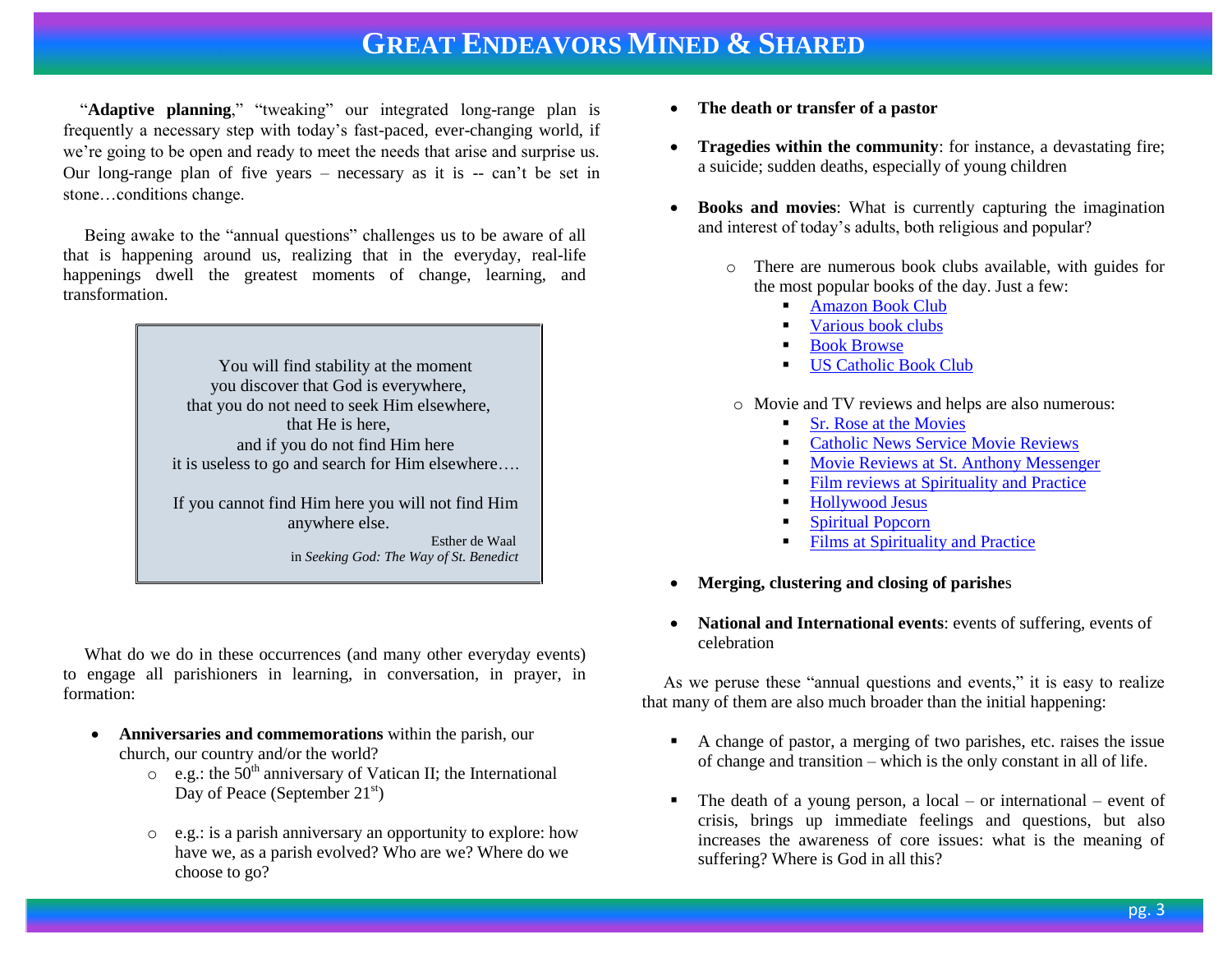As in all adult faith formation, the **ways and methods** that we use to address these everyday events, these "annual questions," are multiple: materials for individual study and reflection, workshops, retreats, online learning, etc.

> Live "life with elegance, beauty and a generosity of spirit. One caveat: Living gracefully during Sunday service or meditation or prayer doesn't count. The spiritual path is not walked in the great halls of organized religion.

At best, most of us spend an hour or so a week in formal worship or prayer. And let's face it: It's not hard to be pious for an hour. The bulk of our spiritual life is trekked through the grit and reality of everyday life."

> Susan Sparks in *Laugh Your Way to Grace: Reclaiming the Spiritual Power of Humor*

#### **How do we decide?**

 How do we decide which "topics" to offer, what content needs our attention?

 There are many ways; we'll explore them in further issues in this series on the content of adult faith formation as well as in other topics in forthcoming **GEMS.**

#### **Simply, for now:**

 Discern the needs of your people**; listen, listen, listen** to their needs, concerns and interests. Use many and varied ways of needs assessment (we'll look at some in the future).

- Plan with Scripture and Church documents in one hand and the newspaper (or internet, media, etc.) in the other. **Connect faith and everyday life.**
- Listed below is an interesting entry from Seth Godin's blog (a writer, speaker and agent of change) from November 24, 2010 [http://sethgodin.typepad.com/seths\\_blog/2010/11/where-do](http://sethgodin.typepad.com/seths_blog/2010/11/where-do-ideas-come-from.html)[ideas-come-from.html.](http://sethgodin.typepad.com/seths_blog/2010/11/where-do-ideas-come-from.html)

This post, "Where Do Ideas Come From?" was not written with adult faith formation in mind. Yet, since we can learn from many sources, read it with our ministry in mind.

What does it say to you about **getting and deciding on ideas** for adult faith formation programming – within your over-all pastoral plan for adult formation?

- *1. Ideas don't come from watching television.*
- *2. Ideas sometimes come from listening to a lecture.*
- *3. Ideas often come while reading a book.*
- *4. Good ideas come from bad ideas, but only if there are enough of them.*
- *5. Ideas hate conference rooms, particularly conference rooms where there is a history of criticism, personal attacks or boredom.*
- *6. Ideas occur when dissimilar universes collide.*
- *7. Ideas often strive to meet expectations. If people expect them to appear, they do.*
- *8. Ideas fear experts, but they adore beginner's mind. A little awareness is a good thing.*
- *9. Ideas come in spurts, until you get frightened. Willie Nelson wrote three of his biggest hits in one week.*
- *10. Ideas come from trouble.*
- *11. Ideas come from our ego, and they do their best when they're generous and selfless.*
- *12. Ideas come from nature.*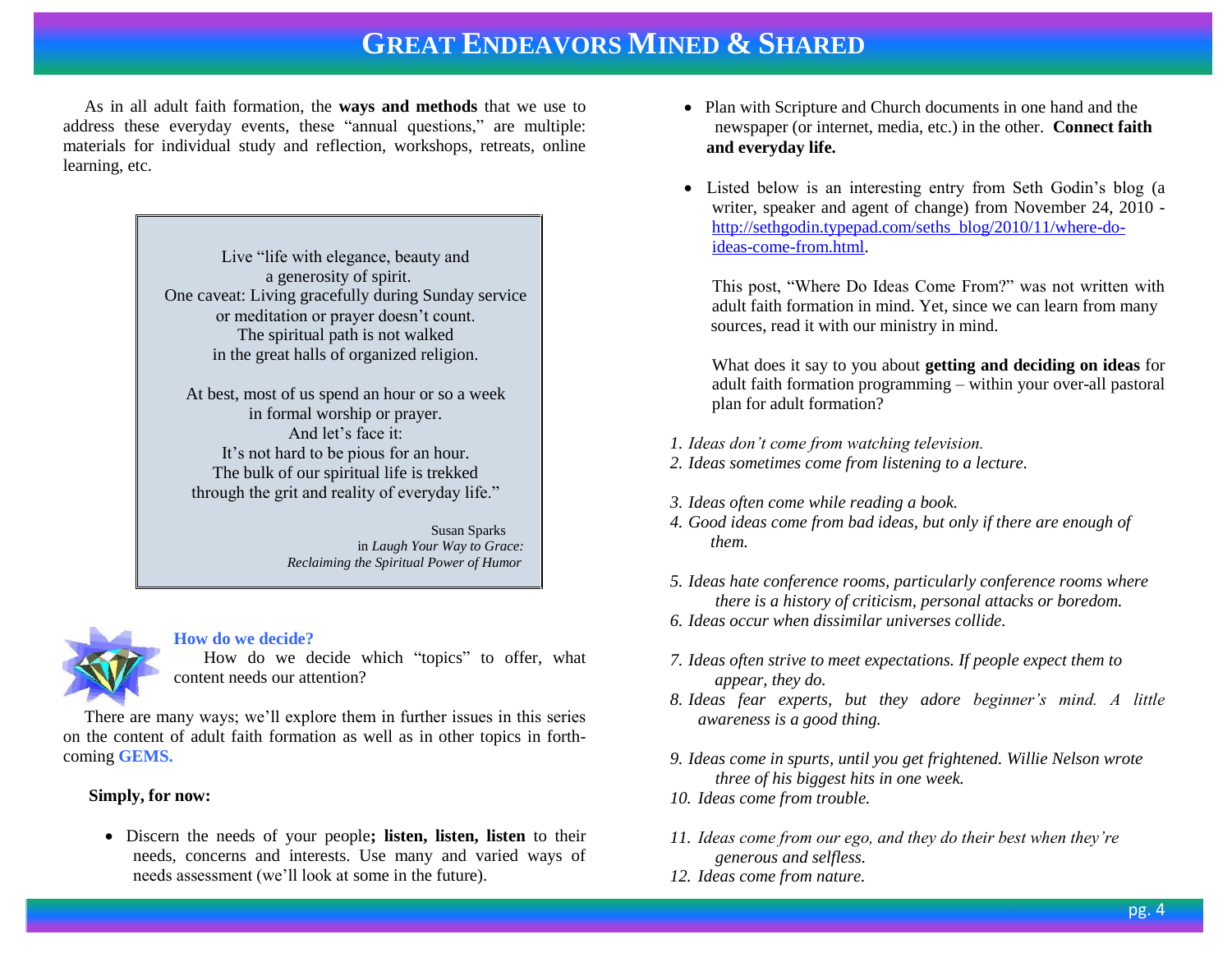- *13. Sometimes ideas come from fear (usually in movies) but often they come from confidence.*
- *14. Useful ideas come from being awake, alert enough to actually notice.*
- *15. Though sometimes ideas sneak in when we're asleep and too numb to be afraid.*
- *16. Ideas come out of the corner of the eye, or in the shower, when we're not trying.*
- *17. Mediocre ideas enjoy copying what happens to be working right this minute.*
- *18. Bigger ideas leapfrog the mediocre ones.*
- *19. Ideas don't need a passport, and often cross borders (of all kinds) with impunity.*
- *20. An idea must come from somewhere, because if it merely stays where it is and doesn't join us here, it's hidden. And hidden ideas don't ship, have no influence, no intersection with the market. They die, alone.*

(Seth Godin)

#### **The January 2013 issue**

 Our exploration of "content in adult faith formation" is not completed; we will continue in the February 2013 issue.

 In January 2013, we will pause to look at a best practice for Lent. Watch for this great idea which you might want to adapt.



#### **Golden Nuggets From You**

"This is one of your best GEMS!( [GEMS #19\)](http://www.janetschaeffler.com/Best-Practices.html) At my parish the education commission has taken on the challenge of

finding ways to help people discern their gifts. We all agree that if people are doing the things they like to do and also what they do best they will be in for the long haul in their selected ministries. We will be discussing your article at our meeting next week!

 Also...our cluster adult faith formation committee read and discussed your last [GEMS #18 on hospitality.](http://www.janetschaeffler.com/Best-Practices.html) We are currently working on a hospitality check list!

You certainly are a good motivator!!!"

- *Diane Seidel, Director of Religious Education, St. Boniface Parish, Bay City, Michigan*

(We welcome your comments, thoughts, suggestions, ideas, etc. Your views and practices continually support and encourage others. Email them to [jschaeffler@adriandominicans.org](mailto:jschaeffler@adriandominicans.org) any time.)